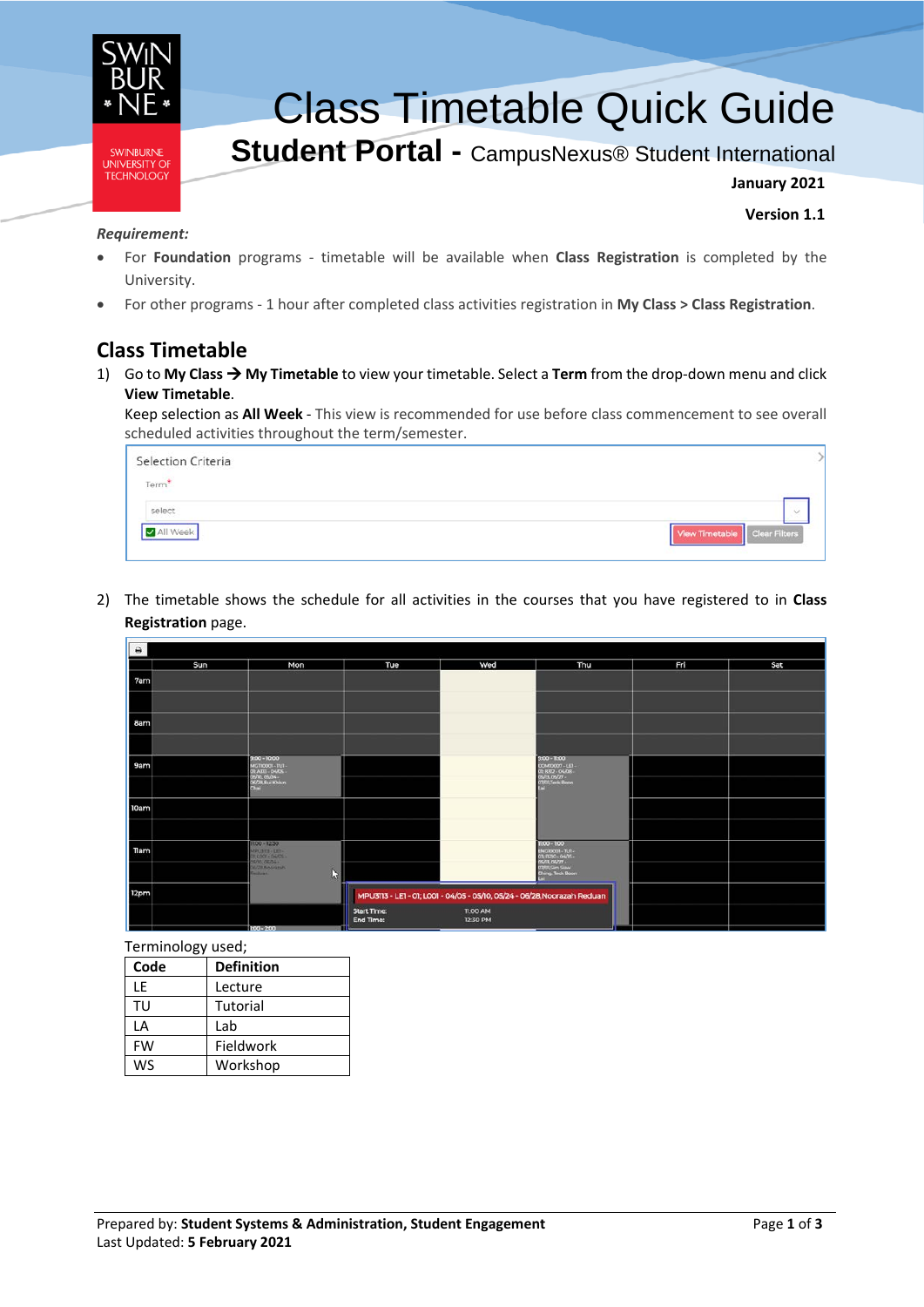3) Hover your mouse over the timetable to view details of the class.

|                                 | Course Code - Activity Type - Group; Venue - Period of class, Teaching Staff |  |
|---------------------------------|------------------------------------------------------------------------------|--|
|                                 | MPU3113 - LE1 - 01; L001 - 04/05 - 05/10, 05/24 - 06/28, Noorazah Reduan     |  |
| <b>Start Time:</b><br>End Time: | $11:00$ AM<br>12:30 PM                                                       |  |

Class Activity Time

4) Tick **All Week** to enable to view all scheduled activities throughout the term.

|                        | Selection Criteria<br>Term <sup>*</sup><br>2021_MAR_TS1<br>$\mathcal{L}$<br>All Week<br>View Timetable Clear Filters |                                                                                                 |     |     |                                                                                                                      |     |     |
|------------------------|----------------------------------------------------------------------------------------------------------------------|-------------------------------------------------------------------------------------------------|-----|-----|----------------------------------------------------------------------------------------------------------------------|-----|-----|
| $\qquad \qquad \oplus$ | Sun                                                                                                                  | Mon                                                                                             | Tue | Wed | Thu                                                                                                                  | Fri | Sat |
| 7am                    |                                                                                                                      |                                                                                                 |     |     |                                                                                                                      |     |     |
| 8am                    |                                                                                                                      |                                                                                                 |     |     |                                                                                                                      |     |     |
| 9am                    |                                                                                                                      | 9:00 - 10:00<br>MCT30001 - TU1<br>DI ATIS - DATIS -<br>GS/10, GS/24<br>DIV/25.But Khium<br>Chai |     |     | 9:00 - 11:00<br>CCM00007-1JFI-<br><b>01, RT27 - 04/08 -</b><br><b>OS/13, OS/27.</b><br><b>Grafos Texas Bosm</b><br>- |     |     |
| 10am                   |                                                                                                                      |                                                                                                 |     |     |                                                                                                                      |     |     |

5) Untick **All Week** to enable to view in a list or weekly view.

## Sample List view:

| Selection Criteria                                                               |                                       |
|----------------------------------------------------------------------------------|---------------------------------------|
| Term <sup>*</sup>                                                                |                                       |
| 2021 MAR TS1                                                                     | $\sim$                                |
| All Week                                                                         | View Timetable<br><b>Clear Filter</b> |
| list<br>week print                                                               | <b>June 2021</b><br>$\langle$   >     |
| June 1, 2021                                                                     | Tuesday                               |
| e MPU3113 - TU1 - 02 - G701 - Noorazah Reduan<br>2:00pm - 4:00pm                 |                                       |
| June 2, 2021                                                                     | Wednesday                             |
| · ENG10001 - TU2 - 03 - B210 - Sim Siaw Ching<br>2:00pm - 4:00pm                 |                                       |
| June 3, 2021                                                                     | Thursday                              |
| + COM10007 - LE1 - 01 - B312 - Teck Boon Lai<br>9:00am - 11:00am                 |                                       |
| . ENG10001 - TU1 - 03 - B210 - Sim Siaw Ching, Teck Boon Lai<br>11:00am - 1:00pm |                                       |
| June 7, 2021                                                                     | Monday                                |
| + MGT10001 - TU1 - 01 - A313 - Bui Khiun Chai<br>9:00am - 10:00am                |                                       |
| 11:00am - 12:30pm<br>e MPU3113 - LE1 - 01 - LOO1 - TEST - Noorazah Reduan        |                                       |
| . ENG10001 - LE1 - 01 - G001 - Sim Siaw Ching<br>1.00pm - 2.00pm                 |                                       |